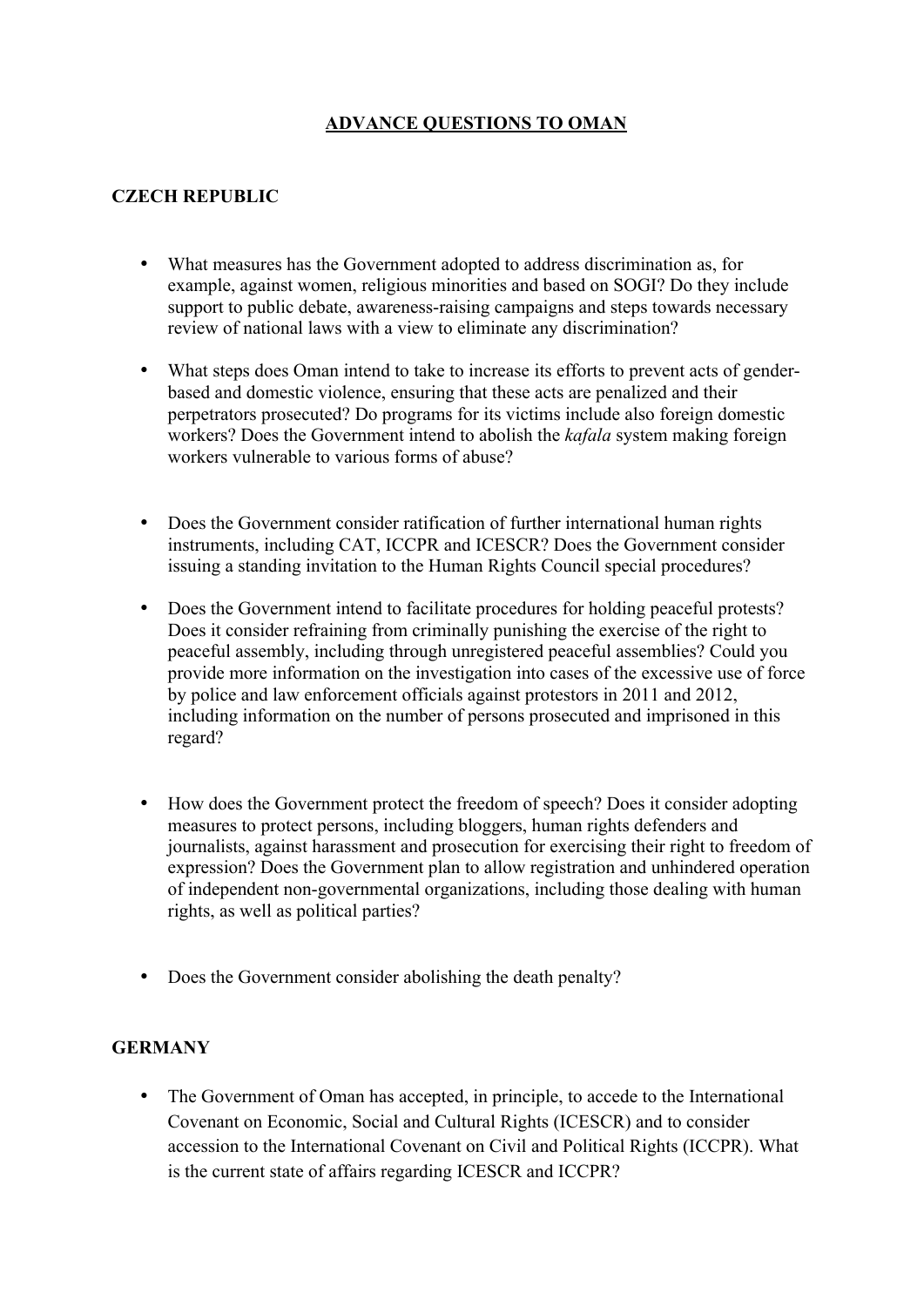#### **NETHERLANDS**

Freedom of Association

• Could the delegation of Oman share its views about the implementation of the recommendations by the UN Special Rapporteur on the Rights to freedom of peaceful assembly and of association, especially the recommendation to amend article 134 of the Omani penal code?

Nationality Law

• Could you elaborate on what steps have been taken and how Oman will work to strengthen women's rights in the future, including the right of Omani mothers to independently pass on their nationality to their children?

#### **SLOVENIA**

- Taking into account that the values, customs and culture of Arab and Islamic societies, including Omani society, do not acknowledge or encourage relationships outside marriage, we remain very concerned with the practice of placing children born out of wedlock into alternative care. This practice is contrary to the right of the child to know and be cared for by his or her parents, as per the Convention on the Rights of the Child. Does the Government intend to implement continuous CRC recommendation in this regard, which calls for the abolishment of this practice?
- We welcome the recently adopted legislation on child labor from May 2014, which among other establishes a child protection committee serving also as a complaints mechanism. Does the government of Oman intend to sign and ratify also the Third Optional Protocol to the Convention on the Rights of the Child on a Communications Procedure (OP-CRC-IC) which sets out an international complaints procedure for child rights violations?
- We welcome the ongoing dialogue of Oman with ILO in the framework of the tripartite programme "Decent Work Country Programme", especially on conditions of work of domestic employees. How does Oman plan to expand its efforts in the field of employment and working conditions for foreign workers?

#### **SWEDEN**

Sweden welcomes efforts made in improving women's participation, particularly in education and the workforce, and recognizes the inherent challenges in combating discrimination in public life. How is the Government of Oman furthering these efforts with regards to reports of sexual harassment at the workplaces?